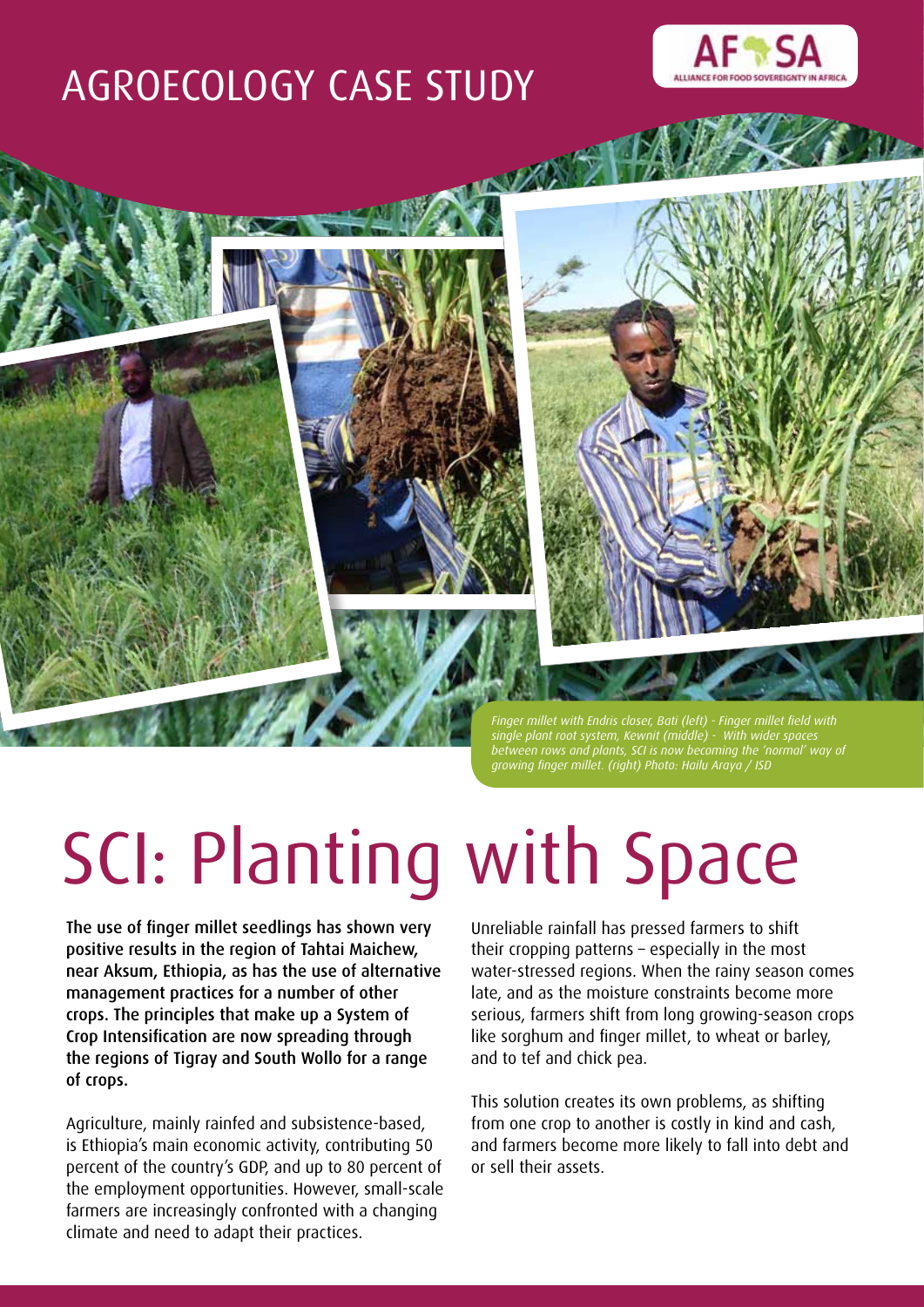### A new technique in the making

Back in 2002, Ato Aregawi Abay, then head of the Agricultural Bureau of the Tigray region, started working with the Institute for Sustainable Development (ISD) to find ways to tackle crop failure due to unreliable water supply. Knowing that Ethiopia is a drought-ridden country, we started to look for farmer practices in our project areas in Tigray that could help minimise the risk of crop failure.

When we reached the community of Sherafo we heard that its entire crop production was lost during the Great Drought of 1984/85 – except for the crop of Priest Haregot. He had taken the unusual action of uprooting his younger finger millet plants and replanting them in the moist river bed. By doing so, he obtained sufficient crop to have seed for the next rainy season.

This experience added to information we had gained from the Niger river basin in West Africa. Here, farmers raise seedlings of sorghum and pearl millet in seed beds and then plant them in their fields as the flood waters from the Niger river retreat. We built on

these two experiences to look for ways that would help farmers extend the growing season for their slow-growing crops and counter the shortage of rain or moisture in their fields. We started to look at the SRI (System of Rice Intensification) practices developed in Madagascar in the 1980s, and at the possibilities of developing a similar system for wheat or tef.

Now known as SCI, the System of Crop Intensification is based on a series of management practices. It involves directly sowing seeds, or transplanting seedlings, in compost-treated soil, with wider spacing than normal between the rows and plants.

The system is referred to by farmers as "planting with space". Weed control is done with simple tools that disturb the soil, improving aeration. ISD have been working with farmers and local technicians to find out how SCI can be applied in the Tigray region; which crops give the best responses; and how farmers can integrate SCI into their farming practices.

# A case in Tigray

Farmers in Ethiopia have traditionally relied on broadcasting as a technique for sowing all their field crops: randomly throwing seeds within marked-out sections of their field. This type of sowing is faster but not always efficient, and it can be labour-intensive, as it makes weeding and harvesting more difficult. Broadcasting results in an inefficient use of moisture, with competition between plants for water (as well as nutrients). Farmers are poorly rewarded for the resources and time used, and productivity levels remain low.

We met a group of local agricultural experts in the Tahtai Maichew woreda (district) in 2003 to address these issues. Seedlings of finger millet were raised for 30 days in a state-owned nursery and then distributed to three farmers in the Mai Berazio village area. Only one of the three had positive results, an elderly woman called Mama Yehanusu Atsbeha. **Science and the California** sci requires a leap of trust



*but the results are soon evident. Photo: ISD*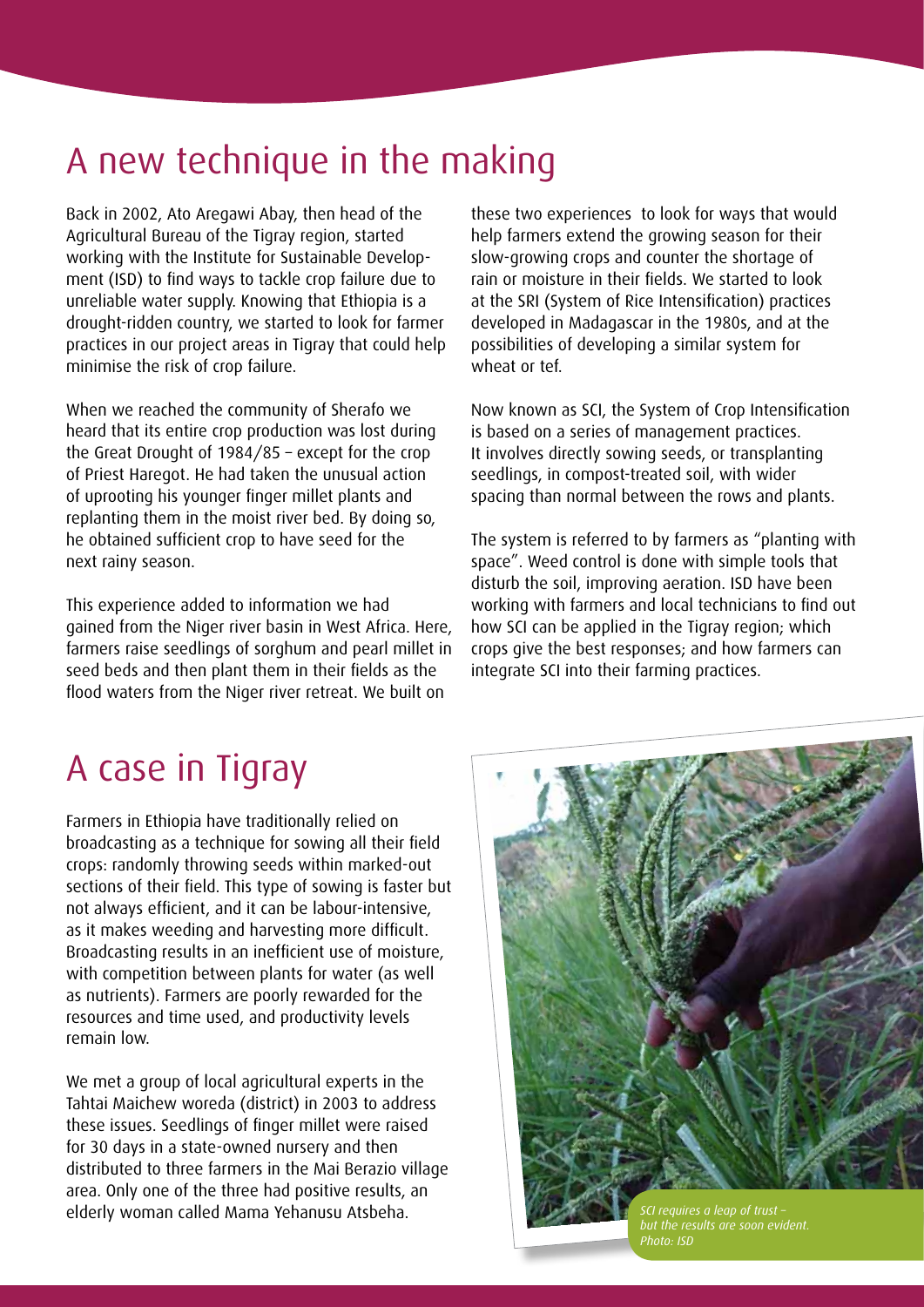Mama Yehanusu planted the seedlings in a 5 x 5 metre area in a field where she had applied compost to the soil. She left 25 to 30 cm space between the plants. Meanwhile, she sowed the same variety of finger millet seeds directly into the rest of her field, by broadcasting.

The results were impressive. At an early stage, the plot of transplanted seedlings looked sparse; but later on the crop became dense with many tillers, each having longer, denser fingers (panicles) than the seed-sown plants in the rest of the field. She got a yield equivalent to 7.6 tons/ha, compared to 2.8 tons/ha for the rest of the field. Further field observations with other farmers and other crops confirmed the increased strength of transplanted, well-spaced,

row-planted crops, which had more tillers per plant. The cereals had larger seed heads and the pulses had more pods along the stem.

Local technicians and many neighbouring farmers were present when Mama Yehanusu harvested her crop. Not surprisingly, many farmers began adopting "her" way of raising finger millet seedlings before the start of the main rainy season. They have shown that Mama Yehanusu's field was not a one-time success. In their fields and in different training centres, farmers and development agents have been able to raise the yield of finger millet to 5-7 tons/ha by raising seedlings and transplanting them. With conventional broadcasting methods, average yields remain about 1.3 tons per hectare.

#### Spreading the word

After meeting Norman Uphoff in 2008, and following the successful experience in Tahtai Maichew, reported above, ISD organised a series of training workshops in research stations, farmers' training centres and on farmers' fields. The workshops focused on the preparation of healthy seedlings and on the best way to transplant them, combined with the making and use of compost.

Farmers showed a strong interest in these approaches and many quickly started to try them out, preparing seedlings and transplanting them into small plots. They experimented with tef, other cereals and even pulses.

Tef is Ethiopia's iconic and most popular cereal, and is grown with traditional methods, with an average grain yield across the country of 1 ton/ha. Tef has responded dramatically to "planting with space" with yields of 2.5-5.0 tons/ha being achieved in farmers'

fields. Yields of over 6 tons/ha have been observed under research conditions. Improving tef production based on SCI principles is now a major programme of the Ethiopian government's Agricultural Transformation Agency (ATA).

In 2012, more than 50,000 farmers and 1,200 Farmers' Training Centers were expected to use SCI for growing tef.

SCI is now becoming the "normal" way of growing finger millet. In 2011 there were 118 farmers using this technology in Tahtai Maichew alone. These practices have spread through farmer-to-farmer contact from a few in the Tahtai Maichew and La'elai Maichew woredas to other districts in Tigray and South Wollo. Trying them first on small plots, farmers are now applying SCI as standard practice for their most commercially valuable crops. The results from SCI have also convinced development agents, technicians and policy makers.